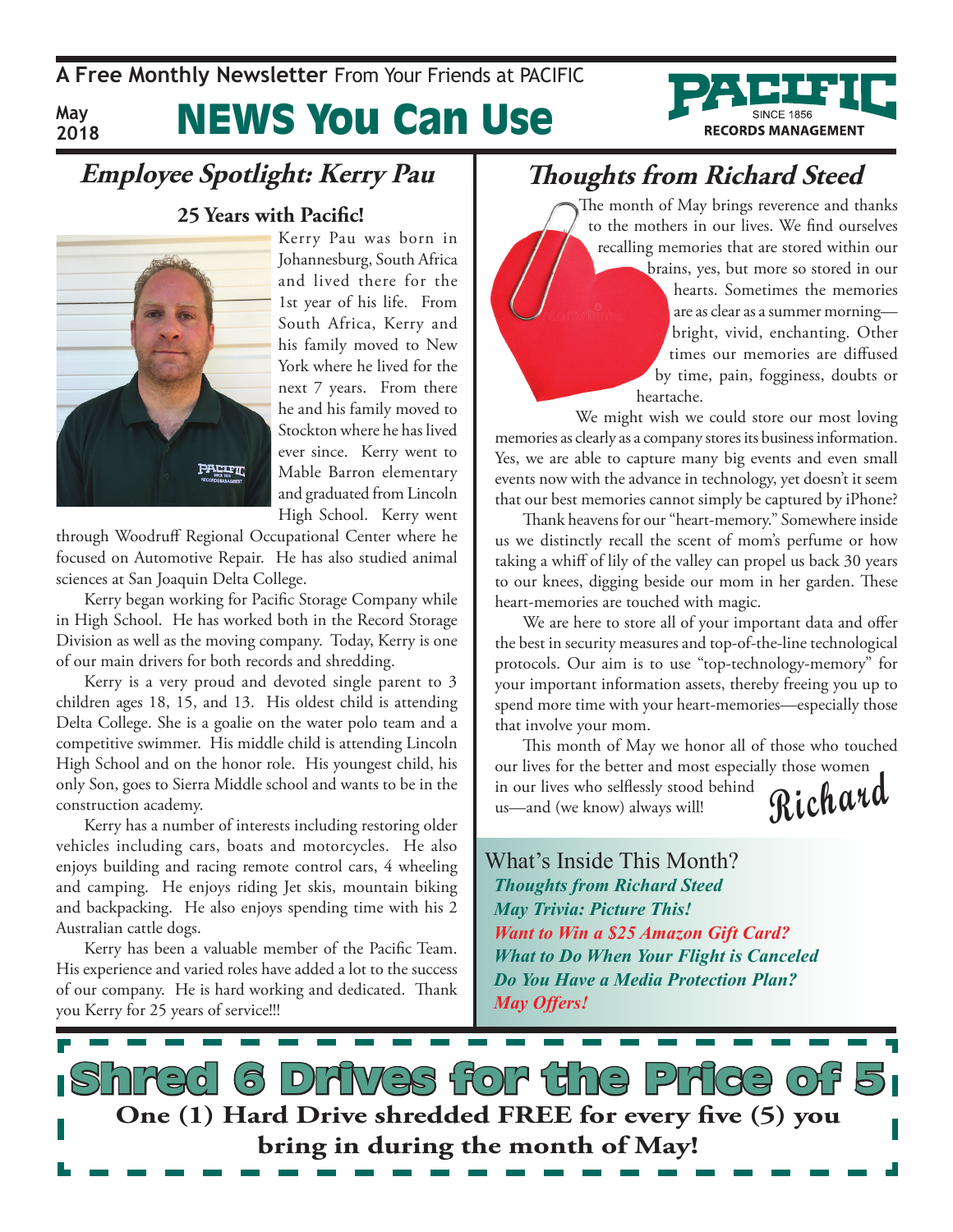#### **May Service Awards** Celebrating Pacific Employee Anniversaries **25 years** Kerry Pou **15 years** Ray Medina **15 Years** Rafael Tellez **11years** John "Reggie" Jackson **3 years** Vang, Cameron **May Trivia: Picture This!** May is National Photo Month. To celebrate, take this trivia quiz to test your photographic memory. 1. True or False: Kodak is a Japanese company. 2. Which Alfred Hitchcock film featured a photographer who used his camera to look into the lives of his neighbors? 3. In 1905, the U.S. Army took the first aerial photographs. What kind of aircraft was used? 4. The forerunner to the camera was a darkened box that admitted light through a convex lens. What was this instrument called? 5. Before taking his famous photograph of Winston Churchill, photographer Yousef Karsh pulled what out of Churchill's mouth? 6. In 1945, an iconic photograph was taken by Joe Rosenthal depicting five U.S. Marines and a U.S. Navy corpsman raising the American flag where? 7. Instead of using an expensive, specialized camera, John Glenn used this common off-the-shelf camera on his space flight. What was this type of camera? 8. What does ISO stand for? 9. What image was on the very first issue of Life Magazine in 1936? 10. What national park in California was Ansel Adams famous for photographing? *Answers on back page! "A creative man is motivated by the desire to achieve, not by the desire to beat others."* —Ayn Rand

### **May Holidays and Events**

**Daily Observances:** 1 May Day 2 Brothers and Sisters Day 3 World Press Freedom Day 4 Space Day 5 Cinco de Mayo 6 National Nurses Day 7 National Tourism Day 8 Iris Day 8 V-E Day 9 Lost Sock Memorial Day 10 Clean up Your Room Day 11 Eat What You Want Day 11 Twilight Zone Day 12 Birth Mother's Day 12 International Nurses Day 13 Leprechaun Day 13 Mother's Day 14 Dance Like a Chicken Day 15 Ramadan 16 Love a Tree Day 17 Pack Rat Day 18 National Bike to Work Day 19 Boy's Club Day 20 Pick Strawberries Day 21 National Memo Day 22 Buy a Musical Instrument Day 23 Lucky Penny Day 25 National Missing Children's Day 25 National Brown Bag It Day 26 International Jazz Day 26 Sally Ride Day 28 Amnesty International Day 28 Memorial Day 29 Learn About Composting Day 30 Water a Flower Day 31 Save Your Hearing Day 31 World No Tobacco **Monthly Observances:** Foster Care Month Gifts from the Garden Month Lupus Awareness Month National Barbecue Month National Bike Month National Blood Pressure Month National Hamburger Month National Photograph Month National Recommitment Month National Salad Month Older Americans Month

The material contained in this newsletter is for informational purposes only and is based upon sources believed to be reliable and authoritative; however, it has not been independently verified by us. This newsletter should not be construed as offering professional advice. For guidance on a specific matter, please consult a qualified professional.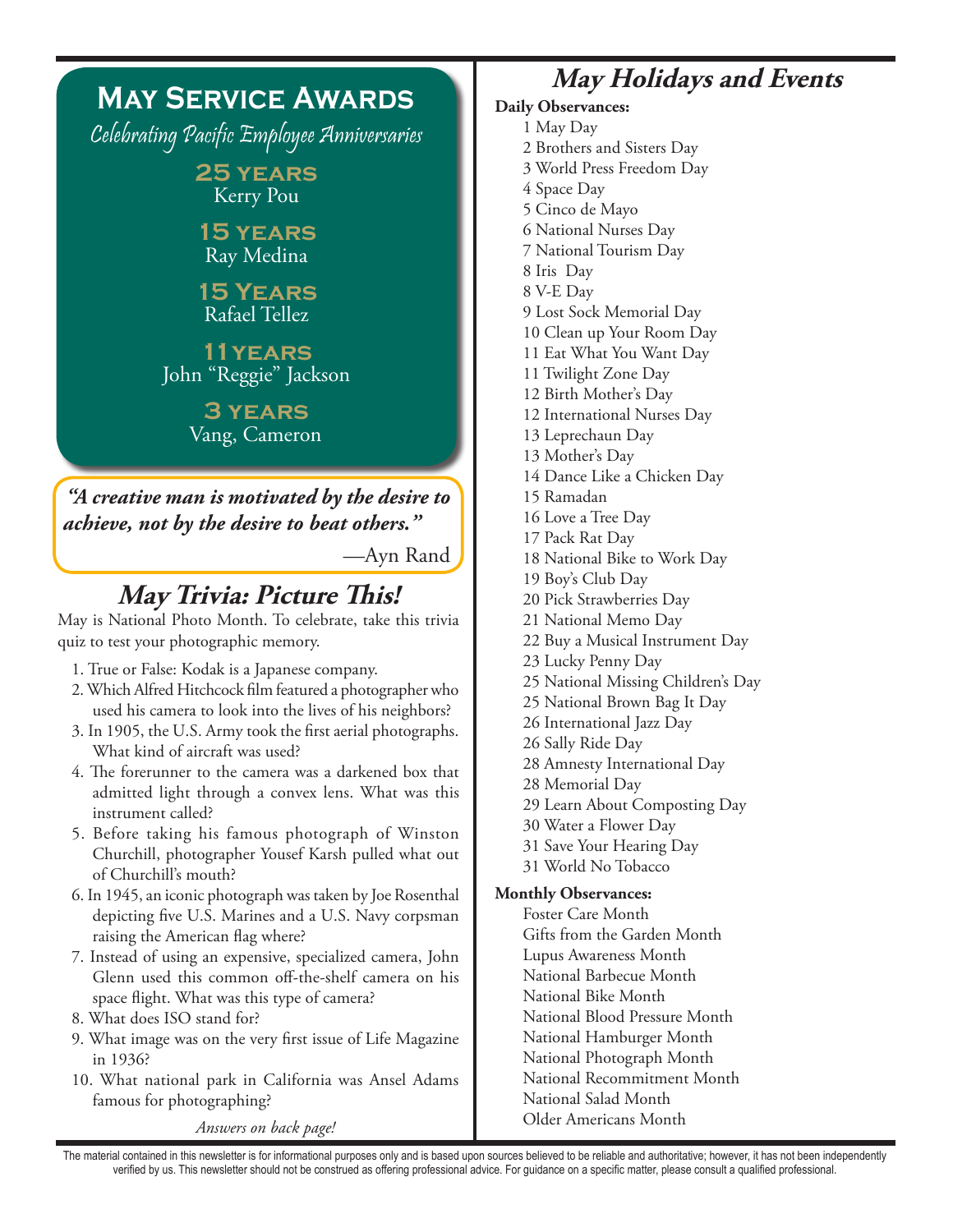# PacBlog

### **The Top Reasons Your Business Needs an Offsite Storage Solution**

PacBlog is the monthly web log of Pacific Records Storage To read this month's installment, please click the title below.

https://pacific-records.com/the-top-reasons-yourbusiness-needs-an-offsite-storage-solution

You may also access the PacBlog at the URL below. There you will find this month's installment along with archives of previous installments.

**http://pacific-records.com/category/pacnews**

**"If we can really understand the problem, the answer will come out of it, because the answer is not separate from the problem."** 

**—Jiddu Krishnamurti**

**Do You Want To Win A \$25 Amazon Gift Card?**



Each month we'll give you a new challenge of some type. All those who reply with a correct answer are eligible to win. At the end of the month we'll draw a lucky name.

> Here is this month's challenge: What does this say? I'm ABCDEFGHIJKLMNOPQRSTVWXYZ

**Last Month's Answer to:** *What do the numbers 11, 69, and 88 all have in common?*

They are the same upside down.

**Last month's Winner: Sherry Hansen, Office Manager**

Email your answer to **info@pacific-records.com Hand Surgery Associates**

# **Green Living: Recycling**

One way to recycle it to buy products made from recycled materials. Try to buy as many products made from recycled material as often as possible. When purchasing paper products, look for items that are made from at least 50 percent post-consumer waste, if not more. To make an even greener choice, choose products that are not bleached using chlorine or other harmful chemicals.

But buying recycled products is not the only way to recycle. Direct recycling is probably the greenest choice any one of us can make. Instead of buying kitchen trash bags, reuse the plastic bags brought home from grocery stores and other shopping. Often, parcel delivery services will place your packages in plastic bags when it's raining. Save these and use them for trash bags, too.

Plastic containers for cottage cheese, yoghurt, or other foods can readily be reused as food storage containers for leftovers. Managing leftovers is also a green choice!

### **Have A Question For Us?**

We love to hear from all our good friends and clients who enjoy reading our monthly newsletter. If you have a question related to off-site document storage, shredding, media vaulting, or document imaging, please feel free to give us a call or send us an email.

**(888) 893-6054 or info@pacific-records.com**



# **3 months FREE secure Destruction service**

*Get 3 months of free Secure Destruction service when you sign up for a new Secure Destruction account with a one-year agreement. Just mention this coupon! Email info@pacific-records.com for more information.*